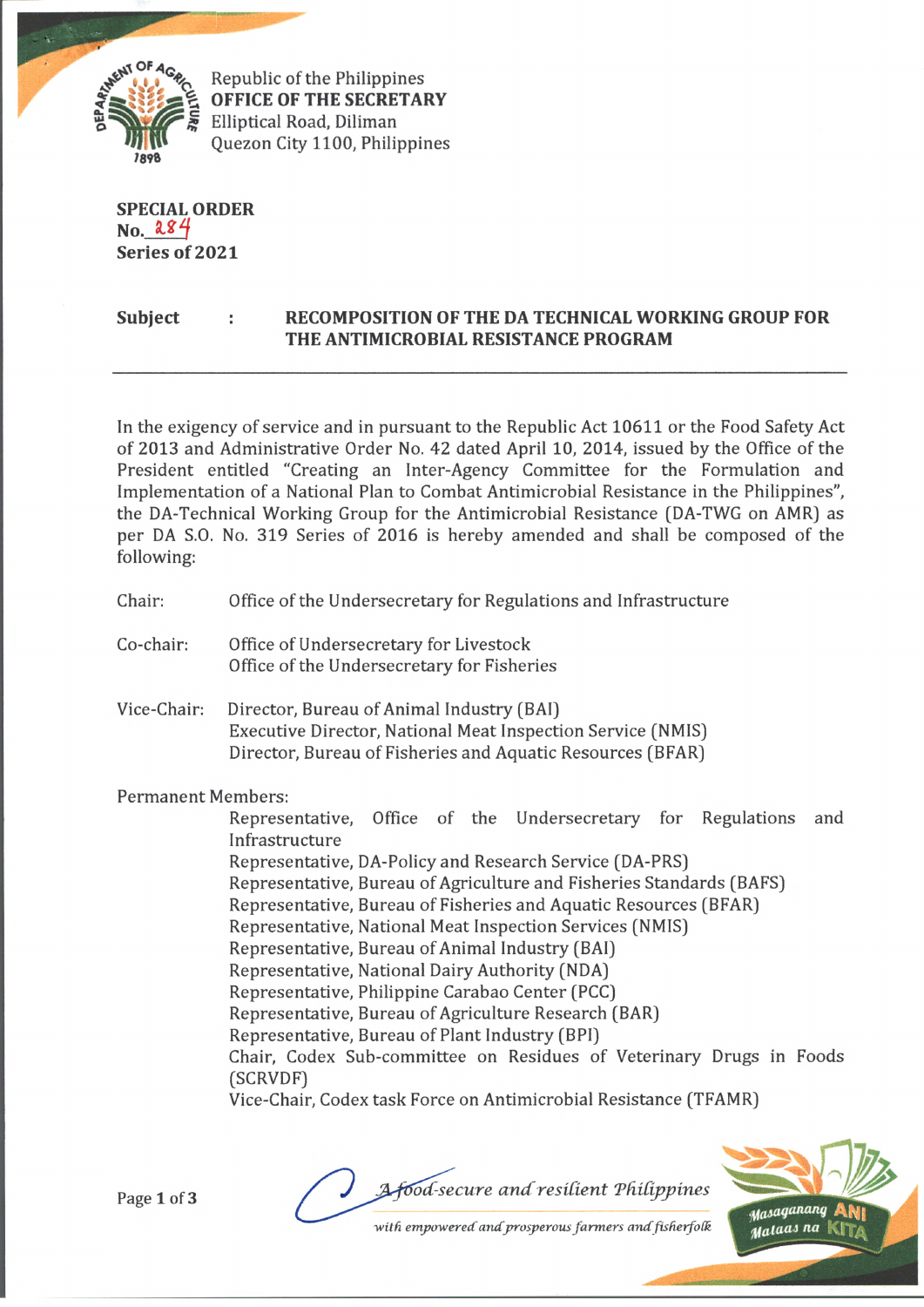Non-Permanent Members:

Representatives, Academic Institutions

Philippine Association of Veterinary Medicine Educators and Schools, Inc. (PAVMES)

University of the Philippines-College of veterinary Medicine (UP-CVM) Central Luzon State University-College of Veterinary Science and Medicine

(CLSU-CVM)

University of the Philippines in the Visayas-College of Fisheries Central Luzon State University - College of Fisheries

Representatives, Veterinary Professional/Collegial Organization

Philippine Veterinary Medical Association (PVMA)

Philippine Veterinary Drug Association (PVDA)

Philippine College of Poultry Practitioners (PCPP)

Philippine College of Veterinary Public Health (PCVPH)

Philippine College of Veterinary Epidemiologist (PCVE)

Pinoy Porcine Practitioners, Inc (PPPI, formerly the Philippine College of Swine Practitioners)

Philippine College of Ruminant Practitioners (PCRP)

Veterinary Practitioners Association of the Philippines (VPAP)

Philippines Society of Animal Sciences (PSAS)

Asosasyon ng mgaPropesyonalsaPangisdaan ng Pilipinas, Inc. (APPP)

National Fisheries and Aquatic Resource Management Council (NFARMC)

Representatives, Livestock, Poultry, and Fisheries Stakeholders Associations

National Foundation of Hog Farmers, Inc (NFHFI)

Pork Producers Federation of the Philippines (ProPork)

United Broiler Raisers Association (UBRA)

Philippine Egg Board (PEB)

Philippine Aquaculture Association (PAA)

Philippine Fisheries Association (PFA)

PhilippineShrimp Industry Association (PHilShrimp)

Philippine Tilapia Stakeholders Association, Inc.(PhilTilapia)

Association of Philippine Aquafeed Millers, Inc. (APAFMI)

Secretariat: Bureau of Animal Industry- Food Safety Program National Meat Inspection Service Bureau of Fisheries and Aquatic Resources

The DA-TWG on AMR shall be the venue for discussion of relevant issues and concerns on the antimicrobial resistance in the veterinary sector as it relates to food safety and public health and developing strategies and activities using the One Health approach.

Permanent members shall convene regularly to discuss matters related to the issue of antimicrobial resistance and non-permanent members shall be invited to the regular meetings as needed and agreed by the permanent members.

Page 2 of 3 *JA food-secure and resilient Philippines* 



*with empowered andprosperous farmers andfisherfotk*